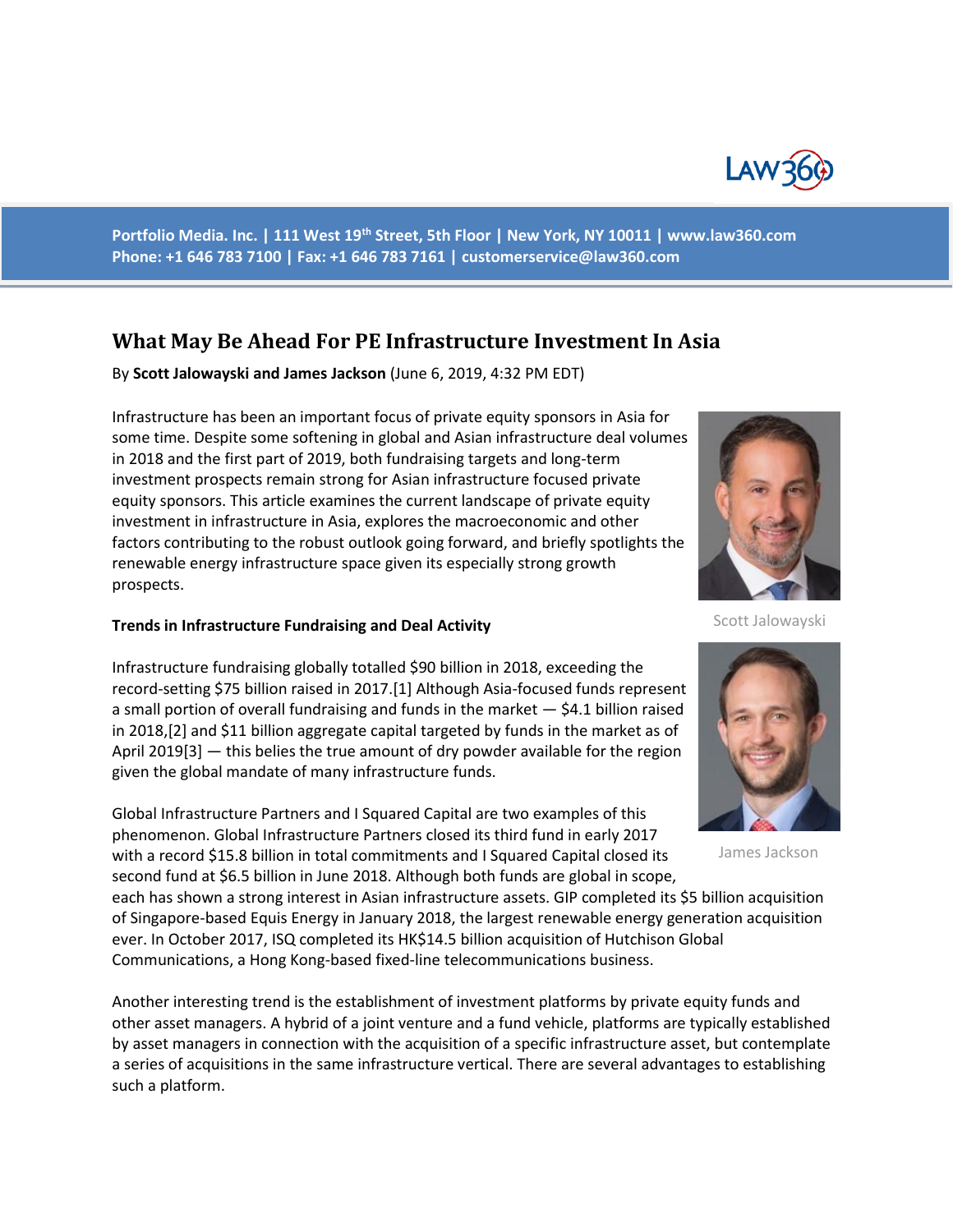One is that an asset manager can partner with a local player to take advantage of its expertise and local deal sourcing and management capability. Another advantage in Asia is the existence of specialized implementing regulations facilitating the establishment of such platforms, such as the infrastructure investment trust, or InvIT, legislation in India.

Such regulations enable operators and developers to monetize assets by segregating operations and infrastructure/assets, and can enable financial investors such as PE sponsors and other asset managers to deploy capital efficiently and create exit opportunities such as listing such trusts on public markets. One recent example of this trend is the Canadian Pension Plan Investment Board's announcement of its intent to establish India's first renewable energy focused InvIT, together with Piramal Enterprises. This platform would reportedly invest up to \$600 million in operating renewable energy assets in India.

The long-term performance of the broader Asian infrastructure investment market demonstrates that the deals mentioned above are not outliers. Although both deal number and volume fell in 2017 and 2018 alongside the faltering of global infrastructure deal making, compared to the peaks reached in 2016, the mid- and long-term prospects for Asian infrastructure remain strong, underpinned by the fastgrowing regional economies, expansion of middle class and continued urbanization. The final close of the Macquarie Asia Infrastructure Fund II at its hard cap of \$3.3 billion in April 2018 — with over half of that amount already committed to Asian investments — and KKR's recently announced target of up to \$2 billion for its proposed Asian infrastructure fund show that investors and sponsors remain confident in the region's prospects going forward.

The diversity of investors in the infrastructure space in Asia is also a testament to the popularity of this asset class. Investors buying Asian infrastructure assets are not limited to dedicated Asian infrastructure focused PE funds. Global infrastructure funds and conventional PE funds all have their fair shares of investment in the asset class.

For example, Brookfield Infrastructure Partners, a Canada based publicly traded limited partnership that focuses on global infrastructure assets has acquired telecommunication tower assets in India.[4] In addition, the New York-based The Rohatyn Group, a general purpose fund with a particular focus on emerging markets, has recently enlarged its existing infrastructure assets in Asia by acquiring the JP Morgan Asian Infrastructure & Related Resources Opportunity platform and its India-based investment team to pursue further opportunities.[5]

### **The Upside and Challenges of Asian Infrastructure Investing**

What is behind the long-term growth in infrastructure investment globally and in Asia? Investment in infrastructure offers certain unique value propositions. Infrastructure assets are less susceptible to major economic cycles and short-term fluctuations. Thus, the performance of infrastructure investments is less correlated with other asset classes, thereby reducing the risk profile and volatility of a portfolio that has a healthy infrastructure allocation. Infrastructure assets also tend to offer steady income streams.

These characteristics are attractive to institutional investors, particularly pension funds and insurance companies that have annuity-like liabilities.[6] Public and private pension funds and insurance companies account for 35% of the total investor pool in 2018.[7] This is also borne out by the commitments to recently formed infrastructure funds, which are typically weighted toward pension funds and insurers.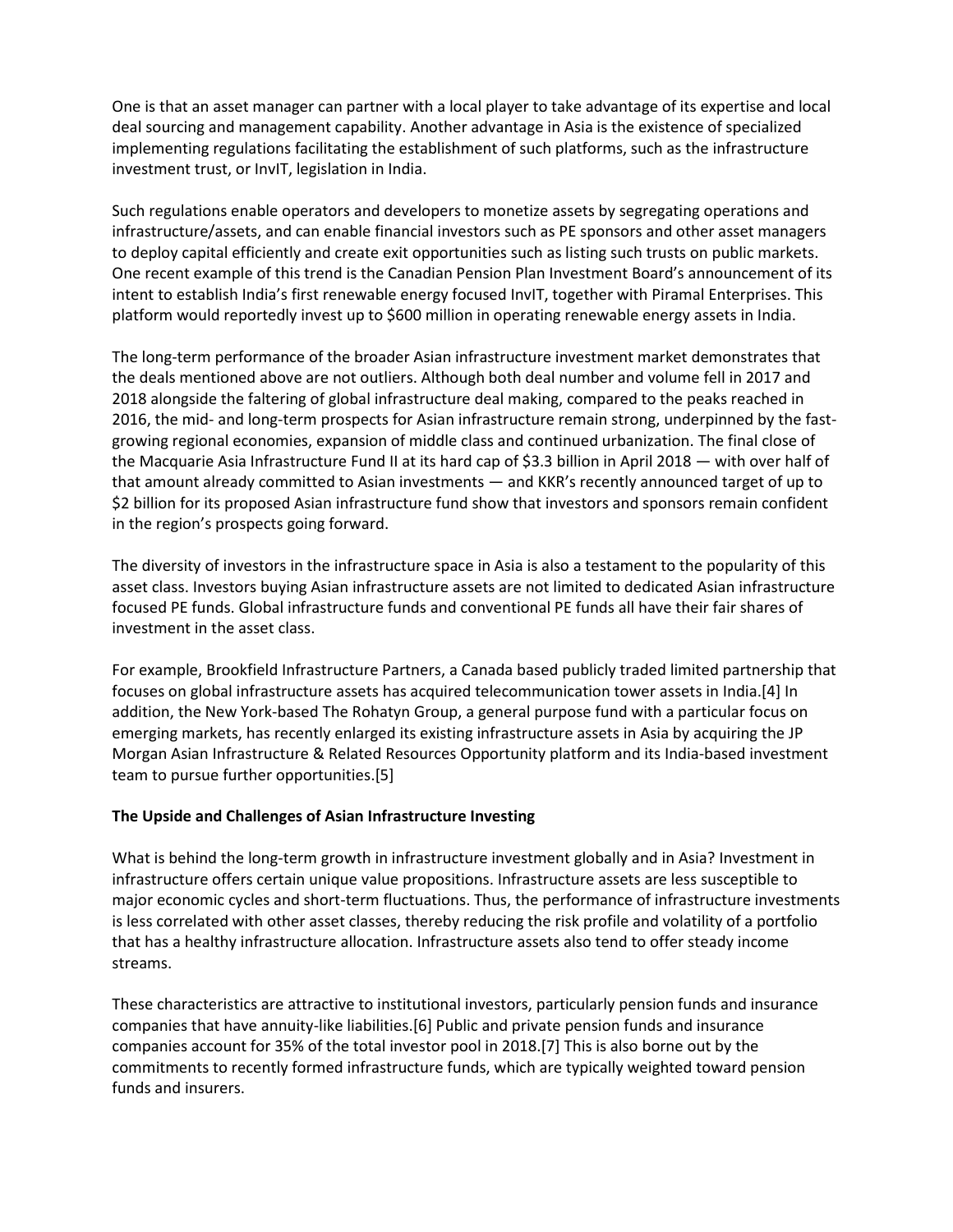While these same advantages generally hold true for Asian infrastructure assets, there are unique advantages as well as challenges to be aware of. As fundraising and deal activity remain robust across North America and Europe, increased competition has driven up infrastructure asset prices. However, assets located in Asia — in particular the emerging markets — have attractive risk-adjusted returns and offer significant potential upside to investors disillusioned by increased valuations in the developed world. According to investor interviews conducted by Preqin in November 2018, among all the emerging markets, 34% of investors view India and 27% of investors view China as presenting the best opportunities for investments in infrastructure.

Investment in Asian infrastructure projects also presents significant risks and challenges. Uncertainties in the legal and regulatory environment abound. Investors often face questions as basic as whether they can enforce their contractual rights against local partners and sovereign entities in an underdeveloped legal environment.

To mitigate the risks, PE investors need to retain legal counsel with both international deal making experience and local expertise and deploy on-the-ground deal execution and management teams to conduct sufficient due diligence. In certain markets, maintaining close working relationships with relevant regulatory authorities and government-backed partners is also an important ingredient for success.

## **The Outlook for the Asian Infrastructure Market**

A positive economic outlook in Asia may well mean a projected sustained demand for infrastructure projects. According to a United Nations survey, Asia's developing economies are projected to record an overall annual growth rate of 5% and 5.1% in 2019 and 2020, respectively.[8] Ample evidence suggests a significant relationship between economic growth and infrastructure investment, with such investments generating long-term economic benefits in a nation's output, growth and productivity.[9]

At the same time, a significant infrastructure investment gap in Asia needs to be filled. The Asian Development Bank estimated an infrastructure financing deficit of \$459 billion per year for the next decade, due to massive under-spending on infrastructure projected for the period. Private capital can play an important role in bridging the investment gap. Thus, the long-term outlook for PE infrastructure investment in Asia is very positive against the favorable economic backdrop and substantial demand for private capital.

### **The Case for Renewable Energy in Asia**

One sector in particular stands out in the Asian market for PE infrastructure investment — renewable energy.[10] The ongoing transformation of the world's energy infrastructure necessitates a significant contribution from the private sector, and private equity investment has been an integral piece of that financing puzzle. The reported aggregate global renewable energy deal value has increased from \$25.5 billion in 2008 to \$83.6 billion in 2018.[11] This represents a compound annual growth rate of 12.6%, outpacing the overall growth of value of all infrastructure deals by 5.8%. Renewable energy accounted for 57% of the number of completed infrastructure deals globally in 2018.[12]

The growth opportunities in Asia are even more pronounced. According to a report published in March 2019 by the International Renewable Energy Agency, Asia accounted for 61% of total new renewable generating capacity in 2018.[13] This increase is at least partially attributable to a decade of active development and deal-making by private equity funds in Asia. Asia renewable energy deals accounted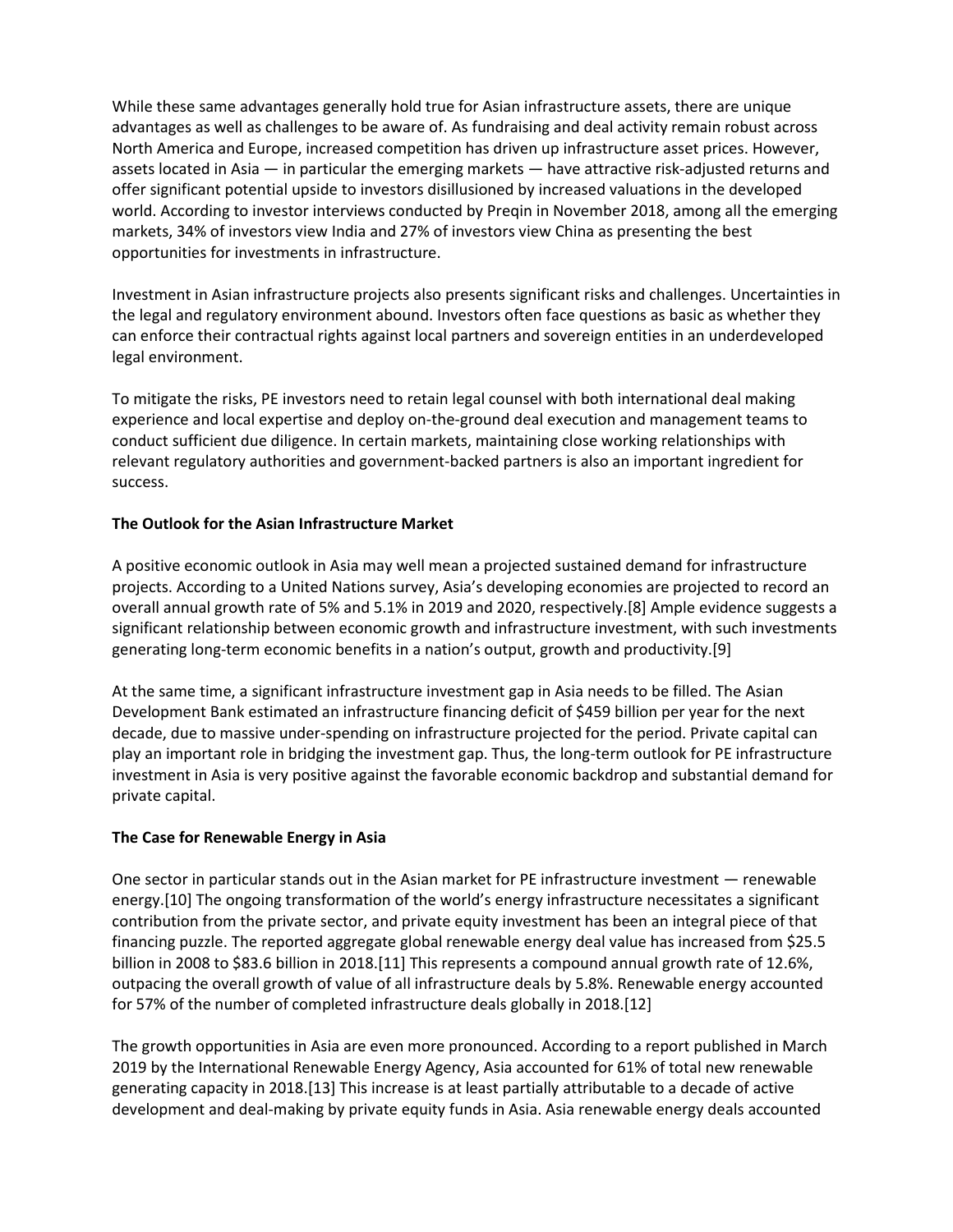for 10.2% of the global renewable energy reported deal value and this number has grown to 16.1% in 2018.

Recent notable Asian renewable energy deals include the NT\$180 billion investment in Taiwan Strait Wind Assets by Copenhagen Infrastructure II and Copenhagen Infrastructure III, BlackRock's pending acquisition of a 115MW Taiwan solar portfolio announced in May 2019, and the Equis Energy and InvIT transactions mentioned above. Greater government focus on promoting renewable energy investments to combat climate change and lowered costs of renewable energy technology, among other things, contribute to the increased investor interest in the area.[14]

The supply and demand dynamics outlined above portend a positive outlook for private equity investment in Asian infrastructure assets for the rest of 2019 and beyond. On the supply side, global infrastructure fundraising could be on track for another record year in 2019 based on indications and data to date, and there is an increasing amount of dry powder available exclusively for Asian infrastructure. In terms of demand for capital, the Asian region is home to many high-growth economies that have a large infrastructure funding gap. Sponsors are gearing up to deploy their capital in the region and fill that funding gap, and this bodes well for the Asian infrastructure transaction volume in the coming years.

*Scott Jalowayski is a partner at Gibson Dunn & Crutcher LLP and co-chair of the firm's private equity practice.*

*James Jackson is an associate at the firm.*

*The authors wish to thank Jason Xu, an associate at the firm, for his assistance in the preparation of this article.*

*The opinions expressed are those of the author(s) and do not necessarily reflect the views of the firm, its clients, or Portfolio Media Inc., or any of its or their respective affiliates. This article is for general information purposes and is not intended to be and should not be taken as legal advice.*

- [1] 2019 Pregin Global Infrastructure Report.
- [2] 2019 Preqin Global Infrastructure Report.
- [3] Pregin Quarterly Update Q1 2019.
- [4] Asia Private Equity Review, April 2018.
- [5] Asia Private Equity Review, July 2018.
- [6] Asian Development Bank Institute, ADBI Working Paper 555.
- [7] 2019 Preqin Global Infrastructure Report.
- [8] United Nations, Economic and Social Survey of Asia and the Pacific.
- [9] International Journal of Financial Studies, Capital Markets, Infrastructure Investment and Growth in